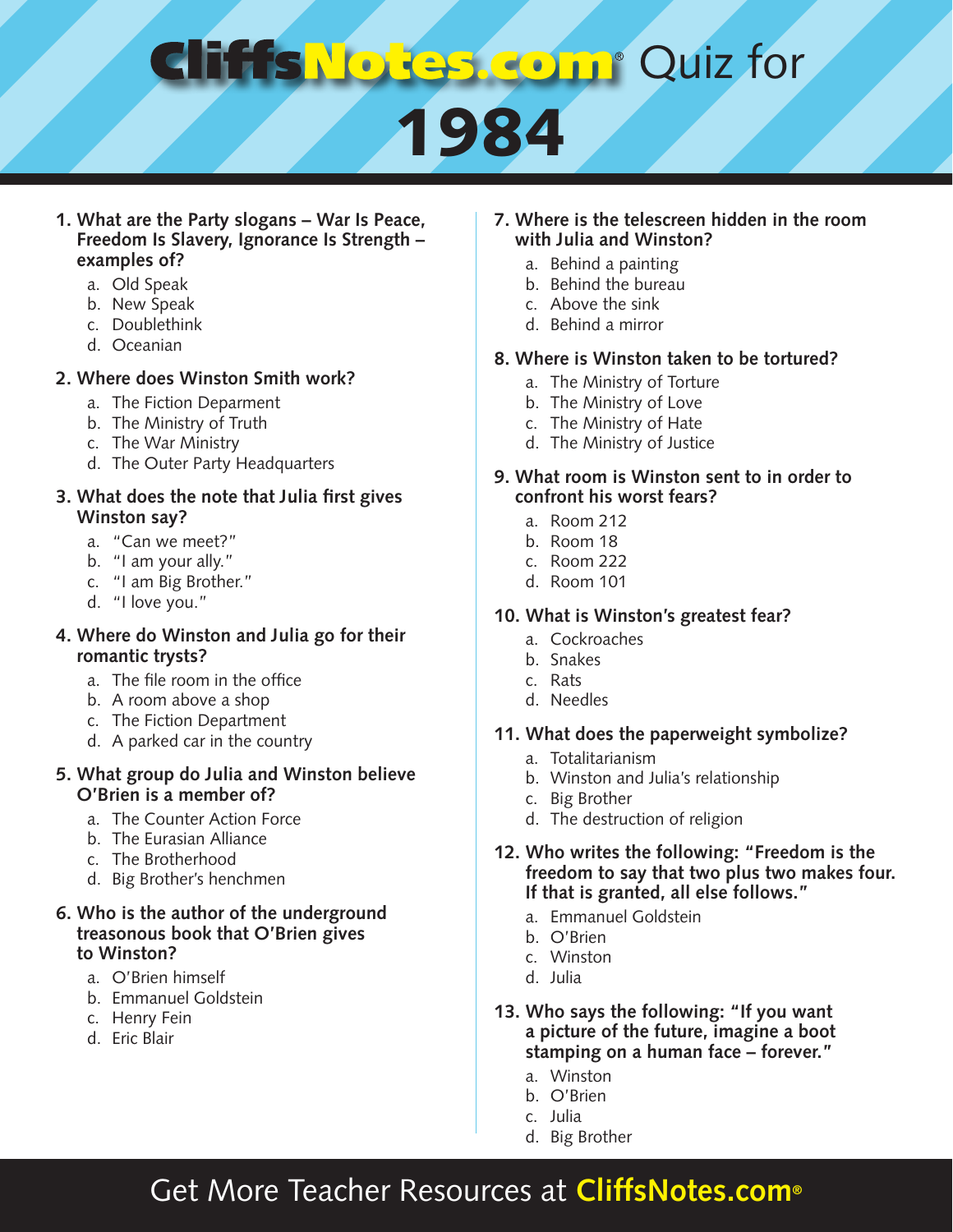# **COMP** Quiz for 1984

**14. Winston's initial assumption about "the place where there is no darkness" and what it actually turns out to be is an example of** 

- a. irony.
- b. allegory.
- c. doublethink
- d. ambiguity

#### **15. In what year will Newspeak be fully functional?**

- a. 1986
- b. 2002
- c. 2050
- d. 3011
- **16. Who says the following: "We are the dead."**
	- a. Julia
	- b. O'Brien
	- c. Big Brother
	- d. Winston
- **17. Who says the following: "You are the last man. You are the guardian of the human spirit. You shall see yourself as you are. Take off your clothes."** 
	- a. Winston
	- b. Emmanuel Goldstein
	- c. The narrator
	- d. O'Brien

#### **18. What does a philologist do?**

- a. Fills prescriptions
- b. Studies linguistics
- c. Performs religious rituals
- d. Practices medicine without a license

#### **19. Someone who is "etiolated" is**

- a. pale and unhealthy.
- b. bereft of spirit.
- c. shunned.
- d. very excited.

#### **20. What is a "versificator"?**

- a. A person who writes poetry
- b. The prison guard responsible for reminding inmates of their rights
- c. Someone who translates passages into Newspeak
- d. A machine that writes songs with no human intervention

#### **21. Ampleforth believes he's been captured because**

- a. he didn't embody every quality the Party was looking for in an Outer Party member
- b. he refused to administer torture
- c. he allowed the word "God" to remain at the end of a line of his poetry
- d. his mother is revealed to be a drunk

#### **22. Who betrays Julia?**

- a. Winston
- b. Her cellmate
- c. O'Brien
- d. Syme

#### **23. What do the Thought Police seek out to punish?**

- a. Tampering with telescreens
- b. Thoughtcrime
- c. Acts of God
- d. Writing of poetry or prose

#### **24. Which of the following does NOT describe Julia?**

- a. Optimistically matter of fact
- b. Sensual
- c. Niggling
- d. Practical

#### **25. George Orwell also published**

- a. *Dream of the Red Chamber*
- b. *Down and Out in Berlin*
- c. *Bali Days and Nights*
- d. *Animal Farm*

### Get More Teacher Resources at **CliffsNotes.com®**